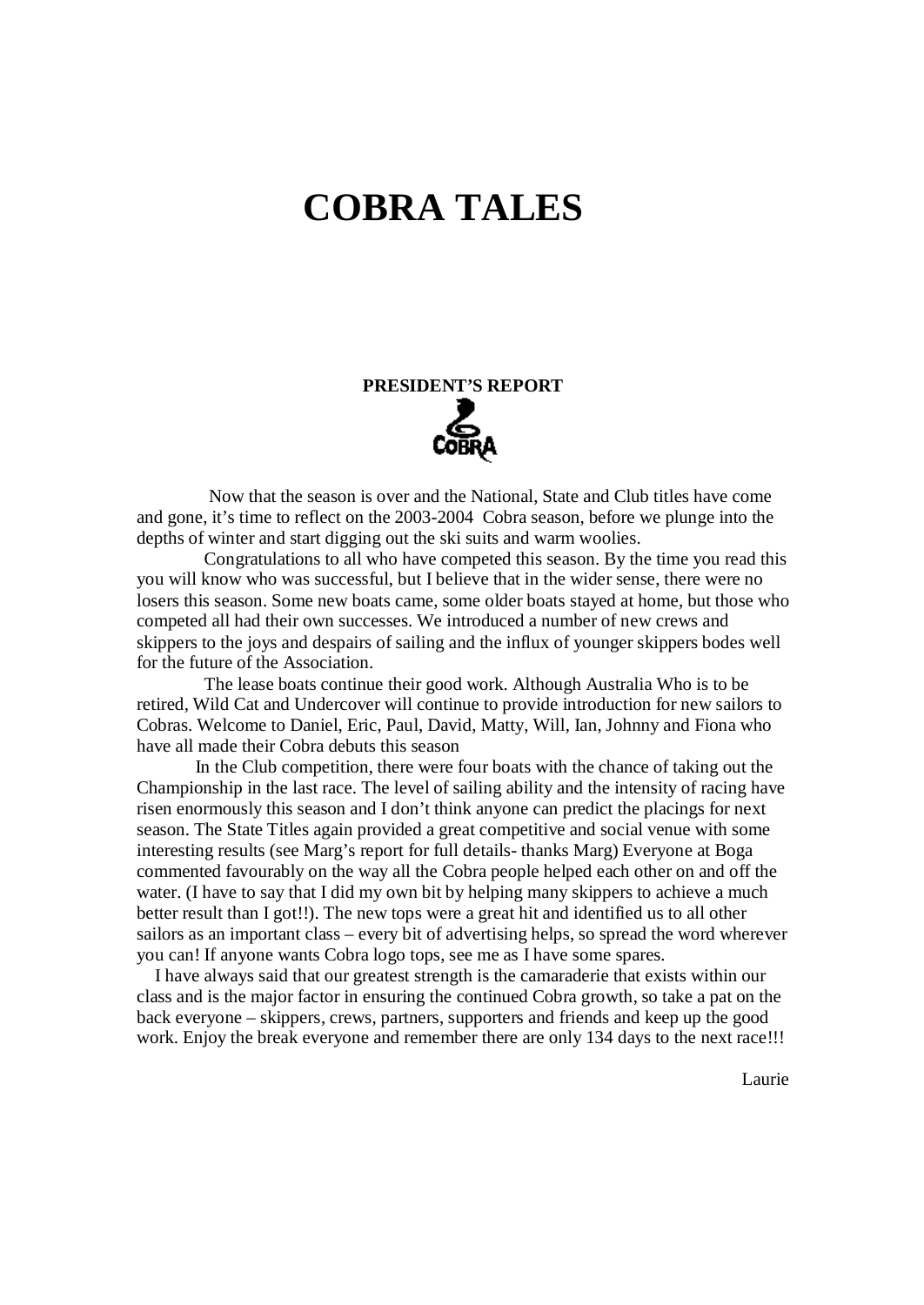#### NOW QUITE A FEW OF US HAVE BEEN SAILING COBRAS FOR A LONG TIME AND IT CAN BE EASY TO FORGET WHAT IT WAS LIKE SO MANY YEARS AGO BEFORE THE URGE BECAME A PASSION THEN A SICKNESS SO JUST TO REMIND YOU WHAT IT WAS LIKE …………………………………………………..

**I was nervous because this was just my second time on a Cobra catamaran…** 

I knew a little of what to expect from the week before: scrabble back and forth under the boom while untangling and grabbing the right end of that jib sheet pull like mad. Attach a ring to the harness and wobble out on the trapeze, make sure legs don't collapse and control all visible trembling, nausea and fear with jolly gusto.

It was a hot still day with a change expected. I overheard "we're in for a howler!" Oh, god, what's a howler? Floppy middle-aged woman trussed up and boiling hot about to set off into a possible howler - immediate course of action: vomit.

That done, I marched off to the water, cooled off and we set sail. I wobbled, trembled and pulled like mad again. The wind came up and there was only one thing to do - as close as possible to what the skipper was telling me.

It was truly amazing - speeding along with the wind and water tacking back and forth in that triangle in the sea until it was over. We didn't win the race, but I think I discovered a tiny bit of what this sailing business could be all about…

Thanks to Laurie and Colin

Fiona Lange

#### IMPORTANT NEWS:

 At a recent committee meeting, Mike won a very hotly contested battle to become the new DEVELOPMENT OFFICER ! Congratulations are in order. Now you can ask what a development officer is. Simply put, if you feel that you need some advice or tuition either on or off the water, you can ring Mike and he will bring true your every desire. Now, I believe that Laurie has booked him for the first 4 weeks and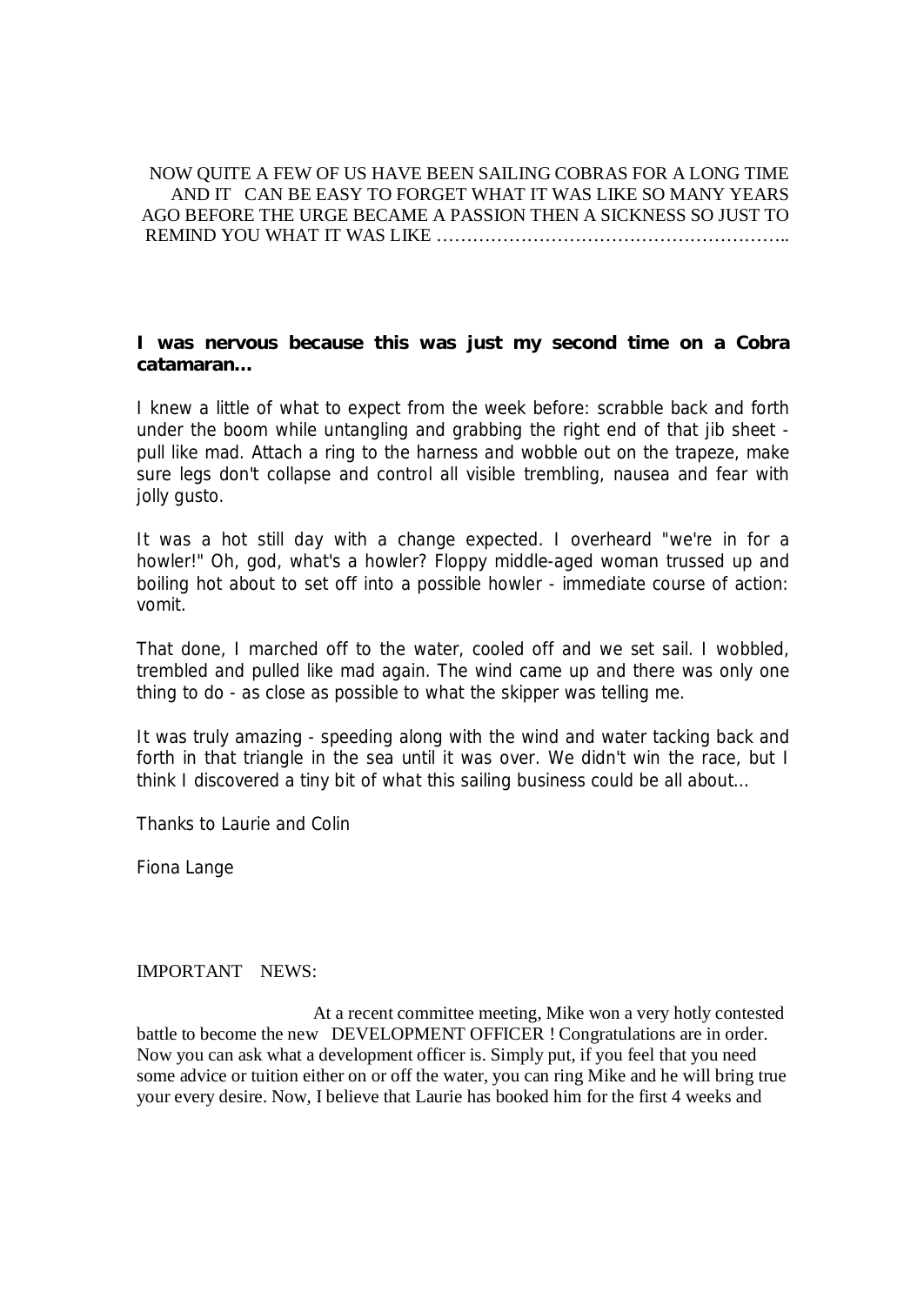then Rick for the next 4. Why Rick you ask? He wants to throw Mike a few Red Herrings to pass on to the rest of us to keep us back in the pecking order. I hear people asking what qualifications Mike has for this prestigious and lucrative job. The simplest answer is to say, look at Chris's much improved results in the States, but more importantly, he didn't tip over in a major title, even in the really light stuff. So as they say in the classics, RING MIKE FOR A GOOD TIME.

#### COBRA STATE CHAMPIONSHIPS AT LAKE BOGA

As usual the Cobra Team were keen to get up start the racing this year, with Johny Bolton first off the mark arriving on Wednesday the 6 April, followed closely by Dave and Lisa Badrock. The weather was beautiful as usual.

The remainder of the Cobra team arrived over the next two days ready for an interesting series for racing.

#### **Invitation Race (Race1)**

Lake Boga put on a beautiful day for the race except there was no wind. The race was postponed hoping that the wind would build but not luck the race had to be abandoned. But wouldn't you know as soon as the race is abandoned the wind started to build.

Even although the race was a disappointment the evenings entertainment was provided by Malcom which kept everybody entertained (so Mal thought). The jokes were fast and furious with Stan and Colin copping with the brunt of Mals so called "funny " sense of humour and Meaghan being harassed with reference to "The Glen". Julie eventually confiscated the stash of alcohol and lead Mal away by his ear to the safety of his tent. Ann also provide some memorable entertainment with her enactment of her morning after Peter and Anne were married or did she say they had gone horse riding

#### **Race 2-Saturday AM**

The day started promising with 8 to 10 Knot winds. By the time the race had started the wind speed had dropped to around 5 knots. The race started with all Cobras getting of to a good start.

By the time most boats had managed to reach the second mark the wind had dropped to dead calm. After about 45 minutes of waiting for the winds to freshen the leading boats where dismayed to see that the rear boats had caught a breeze and were rapidly catching up. To bad for the boats who were in the front.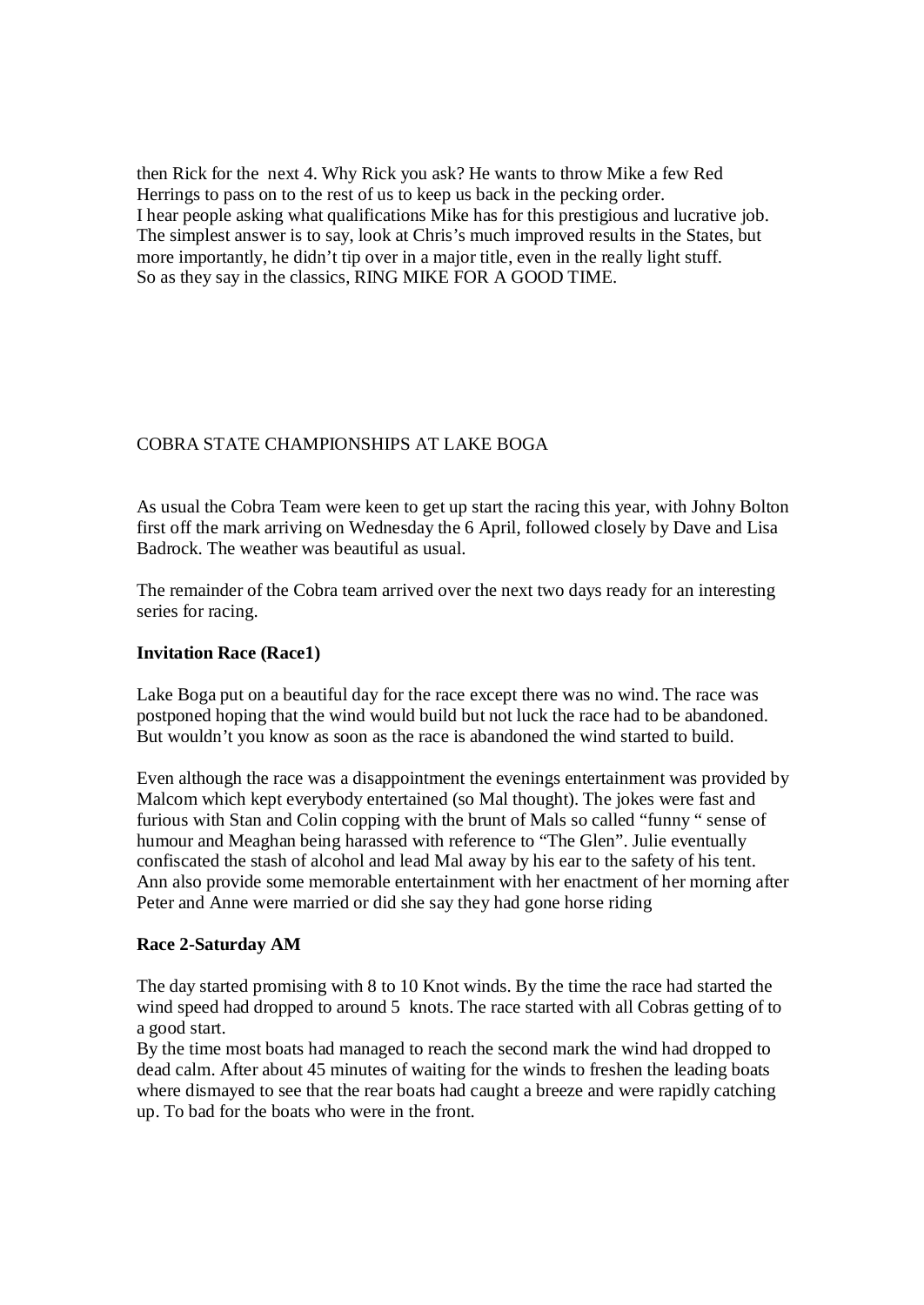The course was shortened to one lap with a large bunch of Cobras crossing the line at once, with Malcolm the clear winner.

#### *Race Results*

- $1^{\text{st}}$ Provocative  $2<sup>nd</sup>$ Scream  $3^{\text{rd}}$
- Speed Machine

#### **Race 3 Saturday PM**

Race was abandoned due to no wind

#### **Race 4 Sunday AM**

Race 4 was set for 9 am to take advantage of the early winds. But as usual the best laid plans!!!!!!!!!!!!!!. By 11 am the winds were up and a great race was had by all

#### *Race Results*

- $1^{\text{st}}$ Dreamworx
- $2<sup>nd</sup>$ Really Awesome
- $3^{\text{rd}}$ Venom

#### **Race 5 Sunday PM**

By after noon the winds were great and it was decided two races back to back. By this stage we actual had waves on the lake and not just a few ripples.

#### *Race Results*

- $1^{\text{st}}$ Dreamworx
- $2<sup>nd</sup>$ Scream
- $3^{\rm rd}$ Dream Machine

#### **Race 1 Sunday PM**

The started with a good strong breeze more like the competitors from Parkdale are use to.

#### *Race Results*

- $1^{\rm st}$ Dreamworx
- $2<sup>nd</sup>$ Provocatative
- $3^{\text{rd}}$ Scream

#### **Race 6 Monday AM**

The race started at 9:30 PM with a light breeze.

#### *Race Results*

- $1^{\rm st}$ Provocative
- $2<sup>nd</sup>$ Dreamworx
- $3^{\text{rd}}$ Really Awesome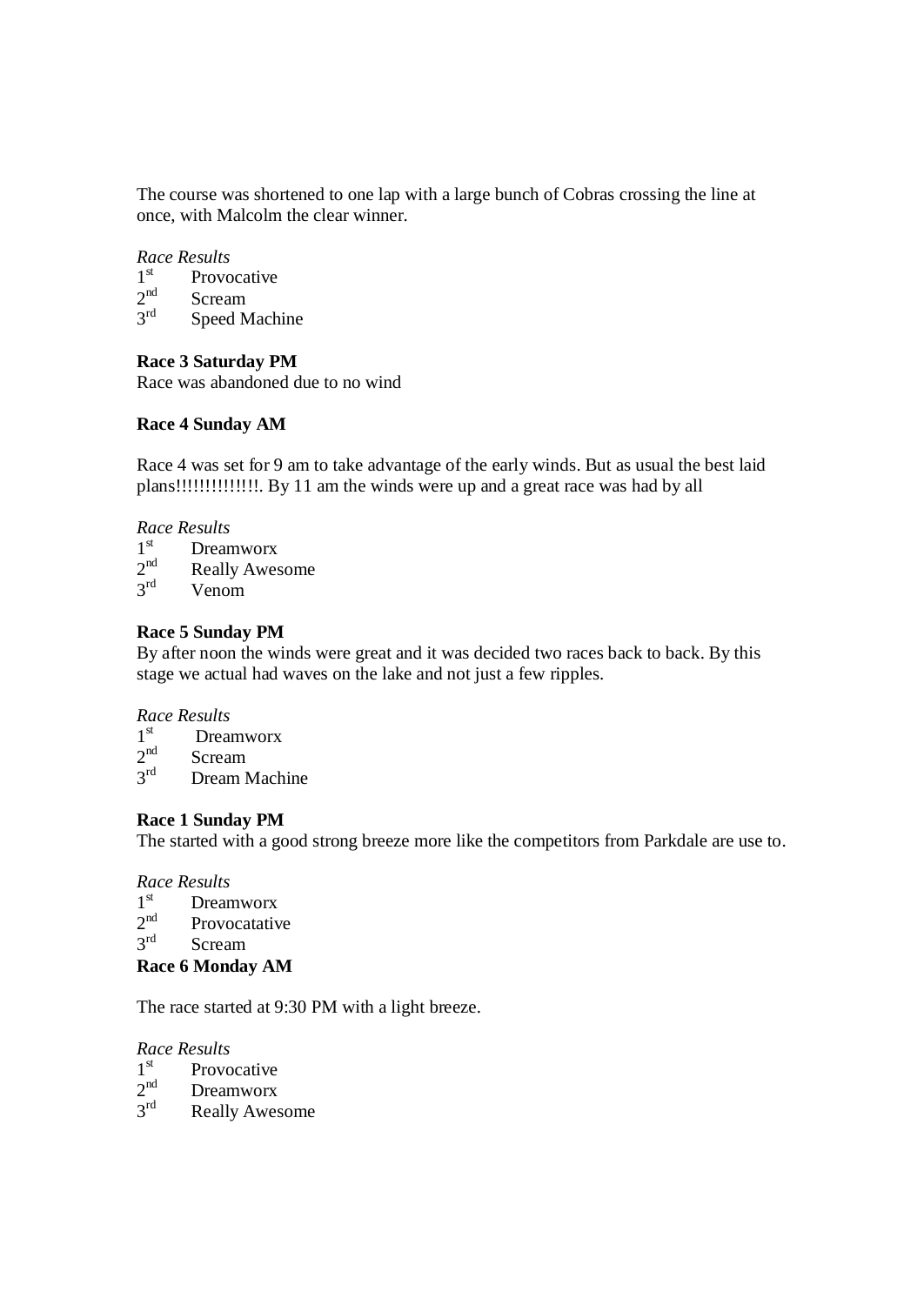#### **RACE RESULTS (PRESENTATION)**

The presentation commenced at the Boga Sailing Club. The presentation was kept to minimum. The results for the series were as follows.

- $1<sup>st</sup>$ Rick Nixon and Robbie Nixon
- $2<sup>nd</sup>$ Malcom Winder and Maddie ????
- $3<sup>rd</sup>$ David Badrock and Lisa Badrock

---------------------------------------------------------------------------------------------------------

AN EX-EMPLOYER OF MINE USED TO SAY THAT THERE ARE ALWAYS SIX SIDES TO EVERY STORY. THAT REPORT WAS FROM DEREK, NOW LETS SEE MARG HAS TO SAY.

#### **2004 Victorian Cobra State Titles at Lake Boga**

After an absence of 4 years, the Victorian Cobra Association returned to the Lake Boga Easter Regatta for its state titles.

Eleven boats participated, including 'Wildcat" the Association's class boat which was sailed by the brother and sister team of Daniel and Vanessa van Oosterom

It was encouraging to see a significant number of boats arrive at Boga on Easter Thursday, allowing ample time to set up tents, boats etc and follow this with a sociable dinner at the local pub in the evening.

The first day of the series was Good Friday and it started out promising enough with reasonable wind. However, by the start time of the Invitation Race, the wind had all but disappeared and with it the hopes of a group of sailors eager to get out on the water and begin competition.

The race was officially postponed at 3pm , so what other option was there for any selfrespecting group of sailors and their entourage but to bring out the cheese, open the wine and while away a pleasant afternoon gazing over the lake.

Saturday morning we awoke to reasonable winds of approx 12 knots and good race conditions were anticipated, however by the race start time in the morning, the wind was significantly lighter and had all but dropped out by the  $2<sup>nd</sup>$  leg of the race. A shortened course was signalled, and the finish line was nothing short of a traffic jam. It was quite impossible for officials to decide places without the assistance of the video replay and consultation with some of the boats involved.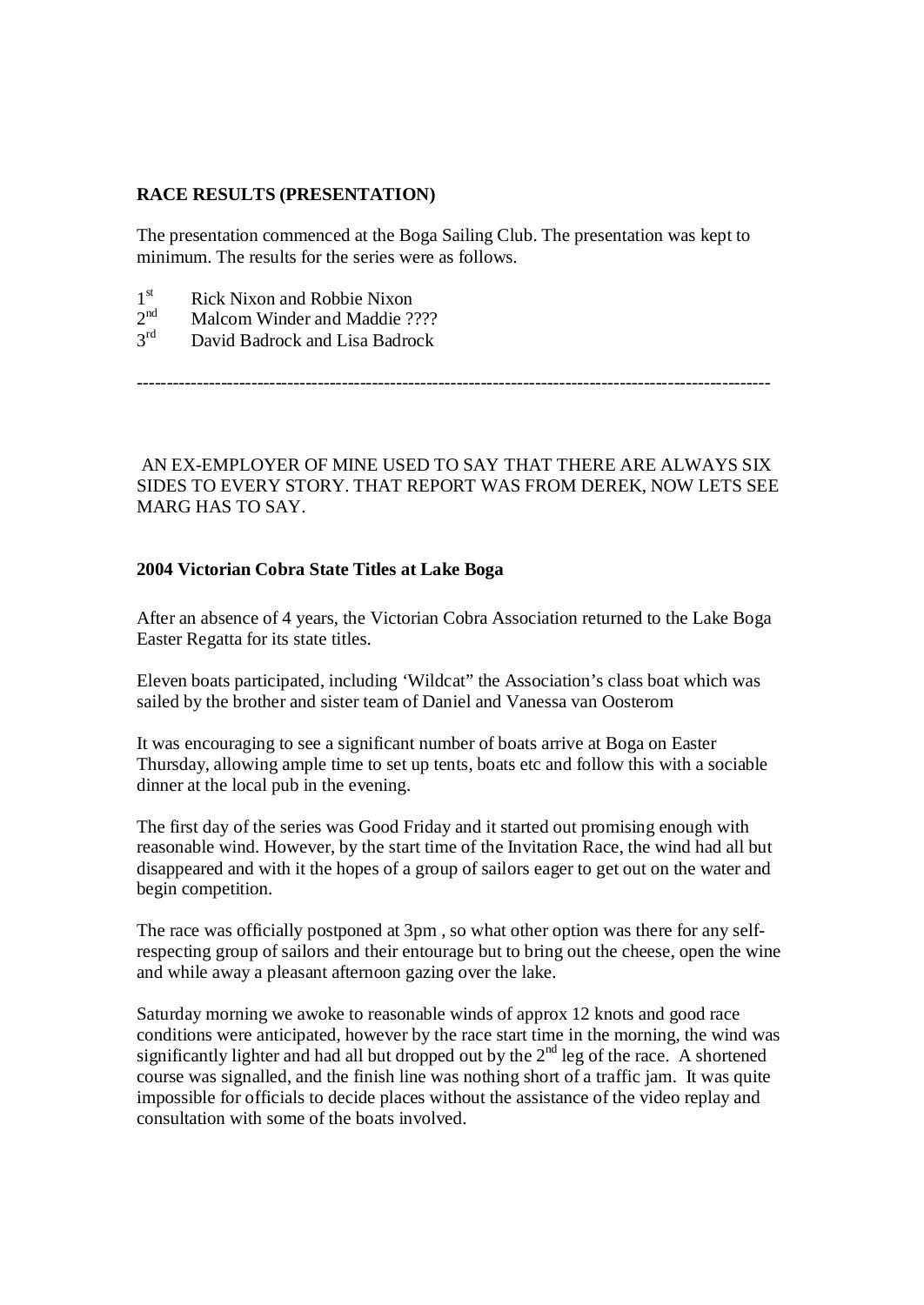The afternoon race of day 2 was a repeat of the previous day with no wind, and the race was officially postponed.

Easter Sunday began with an ominous lack of wind and the 9am race was rescheduled to 10.45. At this point a few mutterings about 'heading home' were heard, but shortly thereafter the stirring of leaves and movement on the lake had everyone back on full alert and busy donning wetsuits and making last minute boat adjustments in anticipation of the announcement which came through, stating the race was to go ahead.

This was an interesting although shortened race, with the positions changing frequently in the fluky conditions, but experience won out in the end, with Rick Nixon and his son Rob in Dreamworx coming in first. Chris Wells with Mike Lander (two grumpy old men) came in second on Really Awesome , followed by Colin Orchard in third place.

The wind continued to build and with it the prospect of back-to-back races for the afternoon sail. So off they headed in the afternoon, and what a magnificent sight! Cobra sailors in their rightful place – out on trapeze, flying a hull and some interesting placings with Rick and Rob coming in first, a delighted Lisa and David Badrock placed second and Peter Marsh and Julie coming in third after a disappointing finish in the previous race. Now the challenge was really down for the second of the back-to-back races, as most boats in the fleet had shown themselves to be competitive.

The third race for the day experienced stronger wind conditions, allowing for the first full-length course of the series. Not such a good start for Chris and involving going over the line early and taking Rick Nixon over with them resulting in a recall for both boats . Once again, positions changed frequently with small errors of judgement costing dearly with the final outcome of Dreamworx in first place followed by ProvoCATive and another white boat (David and Lisa )coming in third.

Monday morning proved another beautiful sunny day with the bonus of strong, steady winds and eager sailors set about their last minute 'go fast' adjustments. The placings changed little throughout the race, with a well deserved win by Mal followed by Rick with Chris in third position

It was successful series on many levels. The boat numbers were encouraging; the officials at Lake Boga managed the ever-changing racing schedules with a common sense approach that was appreciated and both sailors, and their "support teams" enjoyed great company ( along with great wine)

Marg Lander